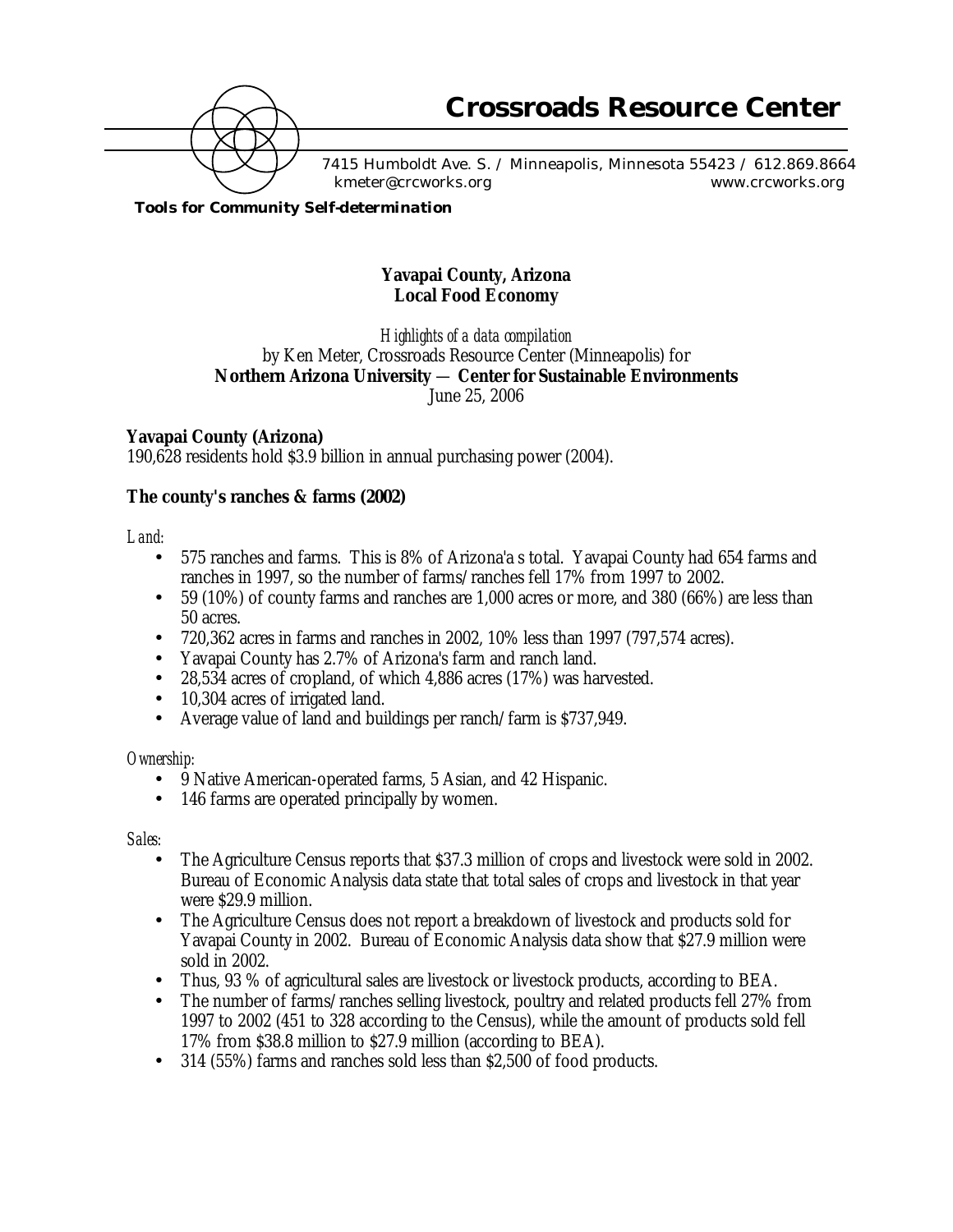# *Highlights of Yavapai County Local Food Economy (Arizona) — Ken Meter, Crossroads Resource Center*

- 42 (7%) farms and ranches sold more than \$100,000 of food products.
- 77% of county farms reported net losses in 2002.
- 26 farms collected \$272,000 in federal support payments. Note that BEA data, listed below, is substantially higher.

## *Cattle & Dairy:*

- 263 ranches and farms hold an inventory of 37,508 cattle. 29,726 (79%) were sold in 2002.
- Number of ranches and farms selling cattle dropped 40% from 1997 to 2002 (332 to 199).
- The County's cattle inventory was 76,657 in 1997, so inventory fell 55% in five years.
- County cattle sales totaled \$15.4 million in 1997, but sales were not reported for 2002.
- Yavapai County sold 4% of the cattle sold in Arizona in 1997.
- 63% of Yavapai County's cattle inventory lived on 17 ranches with 500 or more cattle (2002).
- 31% of the county's cattle ranches raised fewer than 10 animals.
- 19 farms raise milk cows. 17 of these farms have less than 10 cows. One has over 500.
- Number of farms selling milk rose from 4 to 7 (1997 to 2002).
- 50 farms produce 11,832 tons of forage crops (hay, etc.)

## *Other livestock & animal products:*

- 10 farms hold an inventory of 113 hogs and pigs. Eight farms sold 52 animals. (There were 25 farms selling hogs and pigs in 1997). Sales fell from \$13,000 to \$3,000 from1997-2002.
- 48 farms have an inventory of 288 sheep and lambs, all held on farms having less than 25 sheep each. 116 animals were sold in 2002 for total sales of \$32,000. Another 1,736 tons of wool were sold, but no sales amount was given.
- This is an increase in 25% of the number of farms raising or selling sheep and lambs over 1997, but a 32% in inventory and a 57% fall in animal sales.
- 49 farms sell poultry and eggs, selling a total of \$165,000 of products. Although this is 10 more farms than in 1997, sales plummeted 79% from the 1997 level (\$780,000).
- 65 farms have a total of 1,398 laying hens.
- 6 farms sell broiler chickens.
- 92 farms have horses, mules, burros, etc.

## *Vegetables & Melons (some sources state that Ag Census data does not fully represent vegetable production):*

- 23 farms sell vegetables.
- 5 farms raise 8 acres of snap beans.
- 3 farms raise cabbage.
- 8 farms raise 6 acres of cantaloupes.
- 10 farms raise 7 acres of cucumbers and pickles.
- 2 farms raise fresh herbs.
- 3 farms raise lettuce.
- 8 farms raise 4 acres of okra.
- 1 farm raises onions.
- 10 farms raise 5 acres of sweet peppers.
- 11 farms raise 3 acres of chile peppers.
- 4 farms raise pumpkins.
- 13 farms raise 12 acres of squash.
- 9 farms raise sweet corn.
- 16 farms raise 4 acres of tomatoes.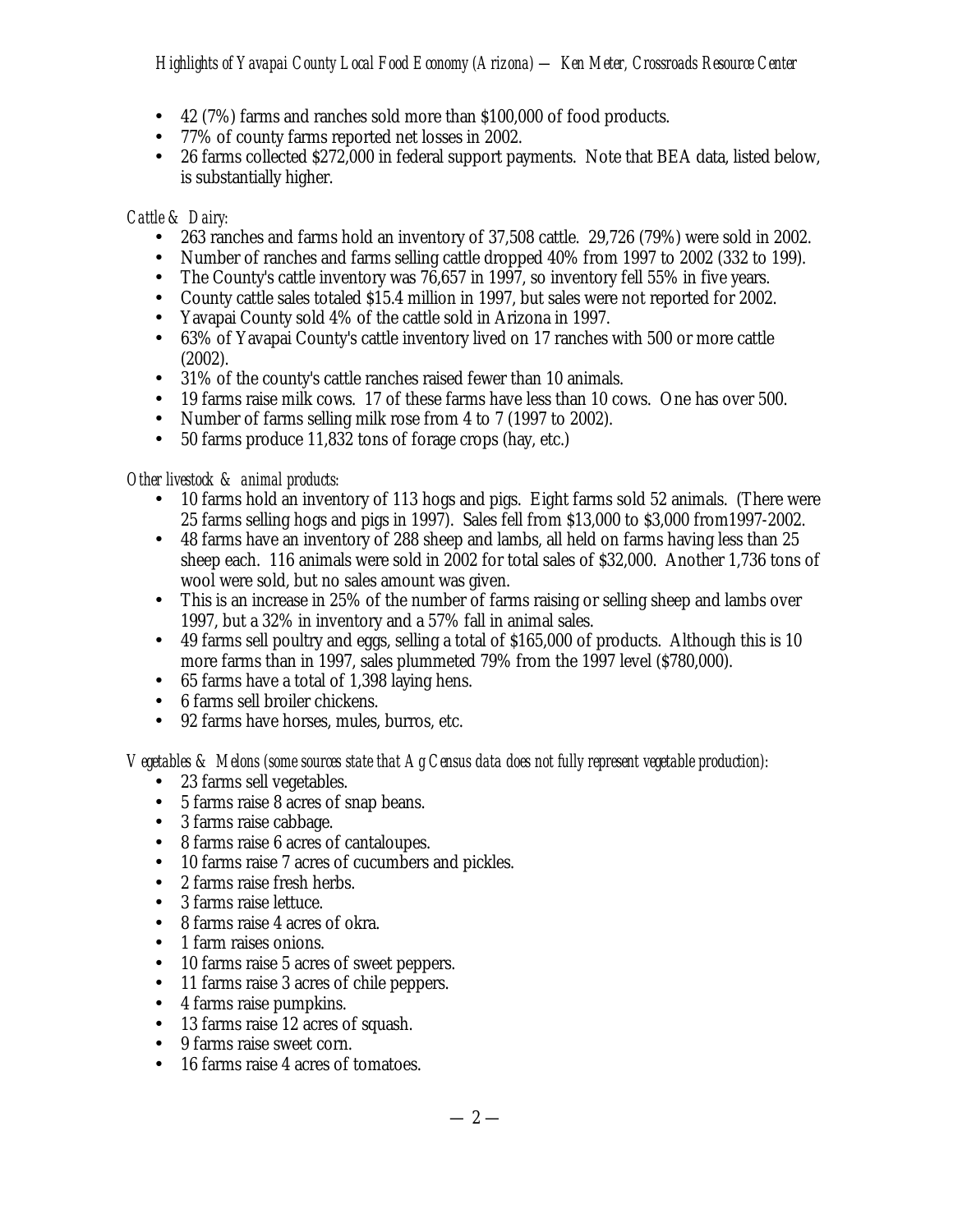• 6 farms raise watermelons.

*Fruits (some farmers state that Ag Census data does not fully represent fruit production):*

- The county has 118 farms with a total of 463 acres of orchards. This is an increase of nearly 120% in both number of farms and acres of orchards.
- 42 farms raise 41 acres of apples.
- 20 farms raise 5 acres of apricots.
- 12 farms raise sweet cherries.
- 25 farms raise 158 acres of grapes.
- 1 nectarine orchard.
- 29 farms raise peaches.
- 16 farms raise 4 acres of pears.
- 14 farms raise 2 acres of plums and prunes.
- 3 farms raise grapefruit.
- 3 farms raise oranges.
- 3 farms raise tangerines.
- 5 farms raise 1 acre of almonds.
- 61 farms raise 162 acres of pecans.
- 1 farm raises pistachios.
- 4 farms raise walnuts.

## *Grains:*

- 4 farms sell corn for grain.
- 4 farms sell 1,810 tons of corn for silage.
- 2 farms sell oats.
- 2 farms sell wheat for grain.
- 1 farm sells barley.

## *Direct and organic sales:*

- 17 farms in Yavapai County sold \$106,000 of organic food products.
- 69 farms in Arizona sold \$3.4 million of organic food products in 2002.
- Thus, Yavapai County has 25% of all Arizona farms selling organic products, but only 3% of organic sales.
- 89 farms sell \$225,000 of food directly to consumers. This is a decrease of 27% in both the number of farms selling direct (70 in 1997) and in direct sales (\$310,000) from 1997 to 2002.
- Yavapai County has 12.5% of the state's farms selling food directly, but only 6% of Arizona's direct sales.
- The County has 2 aquaculture (fish) farms.

# *Ranking in Arizona:*

- Ranks first in Arizona in broiler chickens.
- Ranks second in Arizona in pigeon inventory.
- Ranks third in Arizona in poultry sales.
- Ranks third in Arizona in horses and ponies.
- Ranks third in Arizona in acres of watermelon.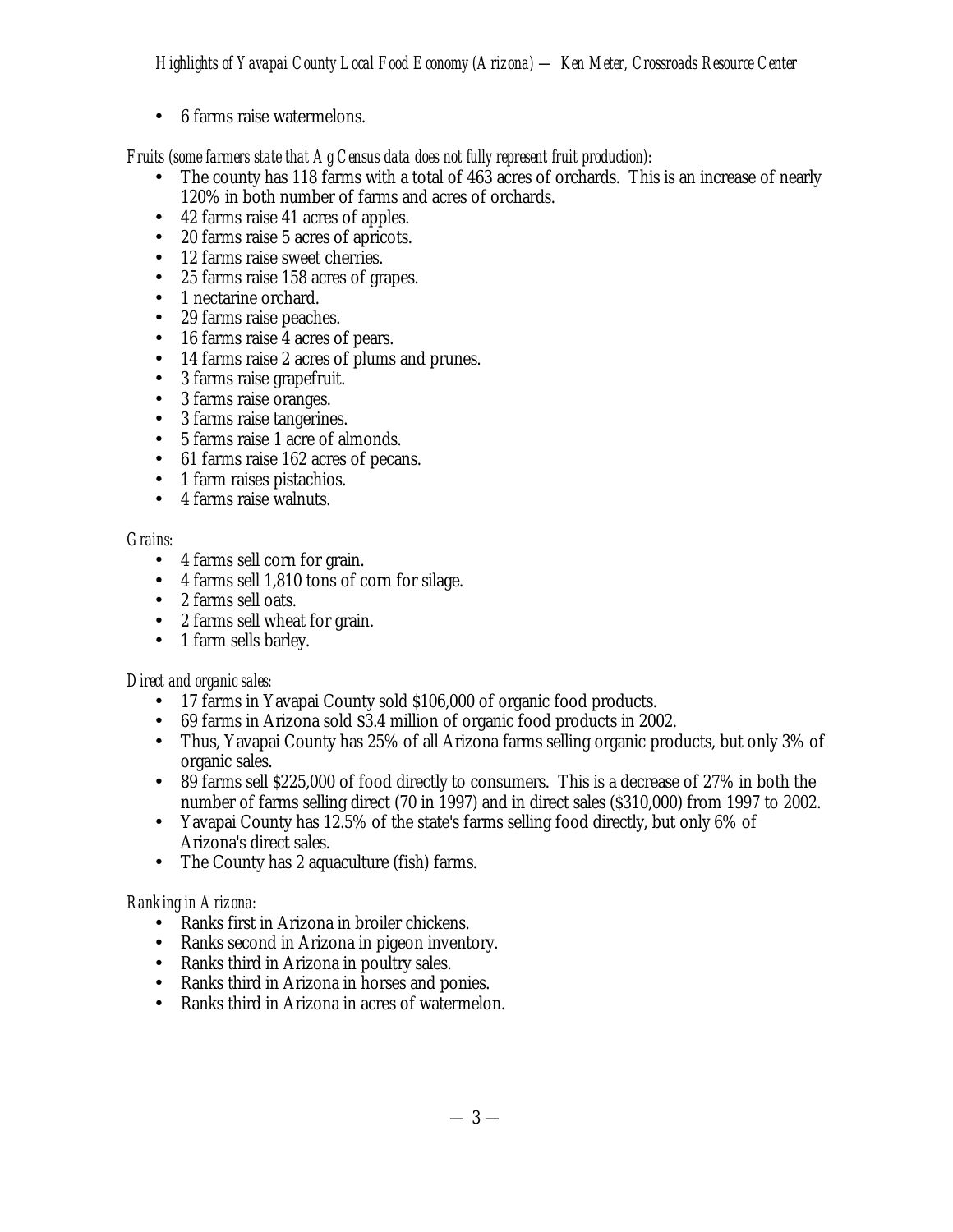## **Balance of Cash Receipts and Production Costs (BEA):**

Yavapai County ranchers and farmers sell \$34.4 million of food commodities per year (2002-2004 average), yet spend \$43.2 million to raise them, losing an average of \$8.8 million in production costs each year.

77% of the county's farms and ranches reported a net loss in 2002 (Ag Census). Producers have endured a total loss of \$26 million over the last 3 years. Yavapai County farmers and ranchers earned \$8.7 million more from selling commodities in 1969 than they earned in 2004 (in 2004 dollars).

Farmers and ranchers earn another \$700,000 per year of farm-related income — primarily custom work, rental income — and collect another \$900,000 of federal supports, to help cover the costs of farming. (3-year average for 2002-2004). Note that the Bureau of Economic Analysis reports far more government payments than does USDA (see above).

#### **The county's consumers:**

Yavapai County consumers spend \$437 million buying food each year, including \$255 million for home use. Most of this food is produced outside the region. Only \$225,000 of food products (0.6%) are sold by farmers directly to consumers.

#### **Farm and food economy summary:**

Farmers lose \$8 million each year producing food commodities, and also spend \$18 million buying outside inputs, while consumers spend \$260 million buying food from outside. This is a total loss to the region of \$286 million of potential wealth *each year*. This loss amounts to more than 7 times the value of all food commodities raised in the region.

#### **Yavapai County markets: food for home use (2004):**

|                                     | millions |
|-------------------------------------|----------|
| Meats, poultry, fish, and eggs      | 65       |
| Fruits & vegetables                 | 45       |
| Cereals and bakery products         | 29       |
| Dairy products                      | 34       |
| "Other," incl. sweets, fats, & oils | 83       |